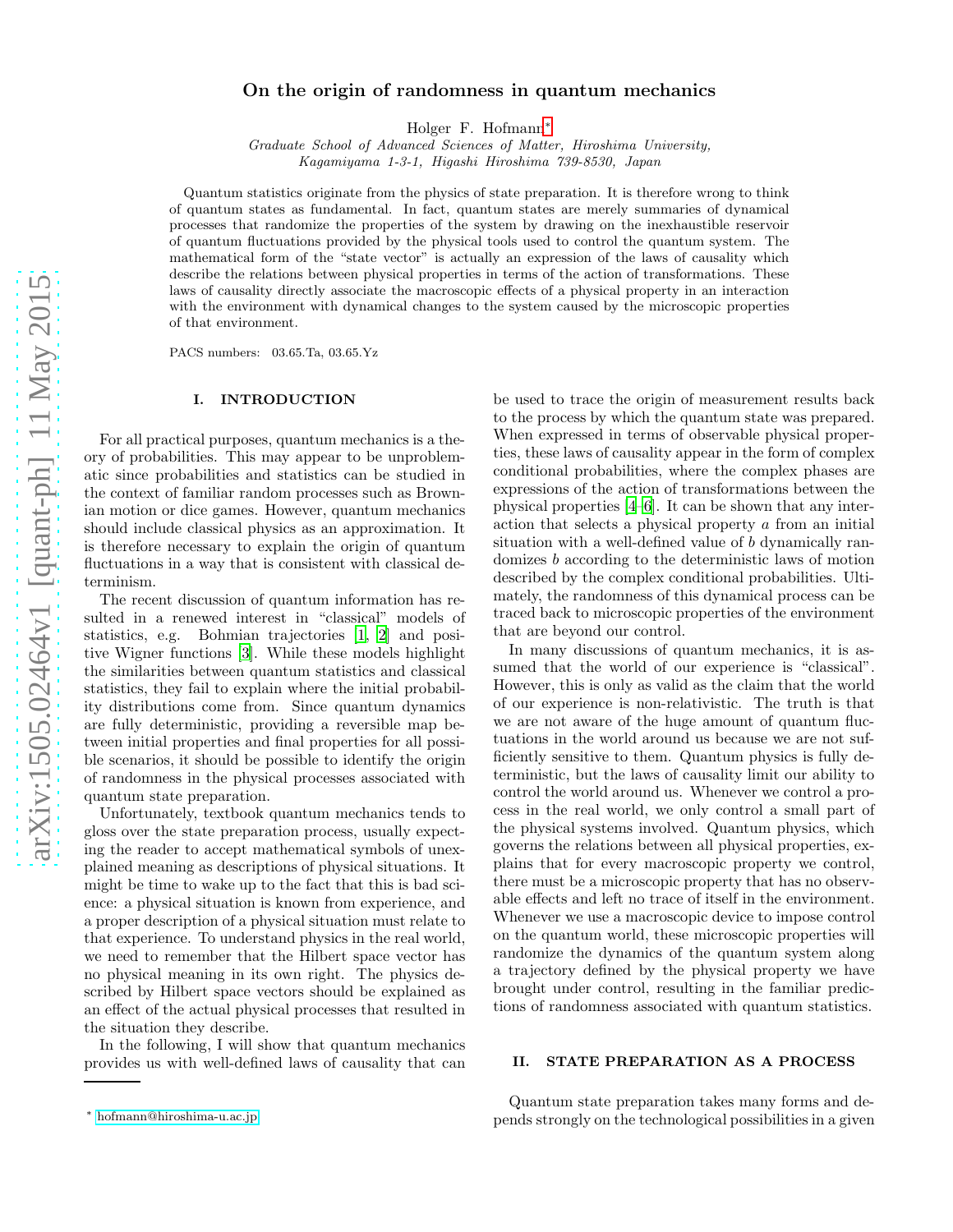field of research. That is precisely why it has received so little attention from theorists: it seems to be a very technical problem, with unclear general implications. However, there is one procedure of quantum state preparation that is comparatively well studied, and that is the preparation of a quantum state by a projective measurement. In this process, the measurement determines a property a of the system, thereby ensuring that future measurements of the property  $a'$  result in  $a' = a$  with close to 100 % certainty. At the same time, quantum theory demands that the probabilities of a different property b will be given by  $P(b|a) = |\langle b | a \rangle|^2$ , no matter what the details of the measurement process were.

In the preparation by measurement, the randomness of the property  $b'$  is a result of the disturbance of  $b$  in the measurement of a. This randomness can be traced back to the measurement system using the standard model of a bilinear interaction. If  $\hat{A}$  is the operator associated with the property a, the measurement interaction can be modeled by the Hamiltonian

$$
\hat{H} = g\hat{A}\hat{p},\tag{1}
$$

where  $\hat{p}$  is the physical property of the meter system that generates the observable shift in the meter observable. Since  $\hat{p}$  generates the dynamics of the meter observable  $\hat{x}$ , the two do not commute. Moreover, a successful readout of the measurement result is only possible if the initial uncertainty of  $\hat{x}$  is much smaller than the differences between the meter shifts induced by different eigenvalues of  $\tilde{A}$ . The result is that a measurement of specific outcomes a requires a minimal uncertainty of  $\hat{p}$ , so that the dynamics of the system in the measurement interaction occurs at a random rate.

Much confusion is caused by the fact that the standard quantum model of the measurement interaction results in an entangled state. However, it is possible to first focus on the causality relation that links the randomness of the system dynamics to the initial property  $\hat{p}$  of the meter system. If we treat  $\hat{p}$  as a classical random parameter, then the unitary acting on the system can be written as

$$
\hat{U} = \exp(-i\phi \hat{A}),\tag{2}
$$

where  $\phi = qpt/\hbar$  is a phase parameter that re-scales the interaction time based on the random value of p. In other words, the randomness of  $\hat{p}$  in the environment gives rise to a randomness in the dynamics of the system.

In principle, the randomization of the dynamics generated by  $A$  is well known from measurement theory. However, it is usually described as "dephasing" or as "decoherence," which hides the actual physics of the randomized unitary dynamics. Specifically, the dephasing process in a projective measurement should be understood as a randomization of the transformation parameter  $\phi$ . This is important because we can in principle trace back any final result of b obtained after the measurement interaction to a specific combination of the meter observable p with physical properties of the system before the measurement interaction.

## III. QUANTUM ERGODICITY

The description of causality by unitary operators is not satisfactory, since these transformations do not describe the evolution of physical properties. A proper description of causality should express the relations between physical properties, not just the changes to their statistics. As I showed recently [\[5](#page-5-5)], such a description of causality is given by the complex probability representation of quantum states defined by the expectation values of projector products,

<span id="page-1-2"></span>
$$
\rho(a,b) = \langle b \mid a \rangle \langle a \mid \hat{\rho} \mid b \rangle. \tag{3}
$$

The advantage of this representation is that it is rather flexible with regard to the choice of basis states. It is therefore possible to interpret unitary transformations as a simple change of representation. Using the notation  $\hat{U}^{\dagger} | b \rangle = | U(b) \rangle,$ 

$$
\rho(a, U(b)) = \sum_{b'} P(U(b)|a, b')\rho(a, b'), \tag{4}
$$

where

$$
P(U(b)|a, b') = \frac{\langle b' | \hat{U}^{\dagger} | b \rangle \langle b | \hat{U} | a \rangle}{\langle b' | a \rangle}
$$

$$
= \frac{\langle b | a \rangle}{\langle b' | a \rangle} \sum_{a'} \langle b' | a' \rangle \langle a' | b \rangle e^{(-i\phi(A_a - A_{a'}))}. \tag{5}
$$

Here, the eigenvalues of  $\hat{A}$  for an outcome a are represented by  $A_a$ , since it is often useful to distinguish between qualitative results  $a$  and the physical quantities represented by the eigenvalues of the operator.

We can now introduce a quantum mechanical definition of ergodic randomization. As discussed above, the dynamics induced by a precise measurement of  $\ddot{A}$ corresponds to a randomization of the phase  $\phi$  in the time evolution of the system. Since Eq.[\(7\)](#page-1-0) is linear in  $P(U(b)|a, b')$ , we can apply this average directly to the conditional probabilities, resulting in a simple description of ergodic randomization for complex joint probabilities,

<span id="page-1-1"></span>
$$
P_{\text{ergodic}}(U(b)|a, b') = |\langle b | a \rangle|^2. \tag{6}
$$

Specifically, ergodic averaging eliminates all contributions with  $a \neq a'$ , which is mathematically equivalent to the elimination of off-diagonal elements in the density matrix.

Eq.[\(6\)](#page-1-1) shows that the probability distribution  $P(b|a) = |\langle b | a \rangle|^2$  is indeed the result of an ergodic randomization of the dynamics generated by  $\hat{A}$  [\[6\]](#page-5-4). Specifically, the application to any initial state  $\rho(a, b)$  results in

<span id="page-1-0"></span>
$$
\rho(a, U(b)) = P(b|a) \sum_{b'} \rho(a, b')
$$
  
= 
$$
P(b|a) \langle a | \hat{\rho} | a \rangle.
$$
 (7)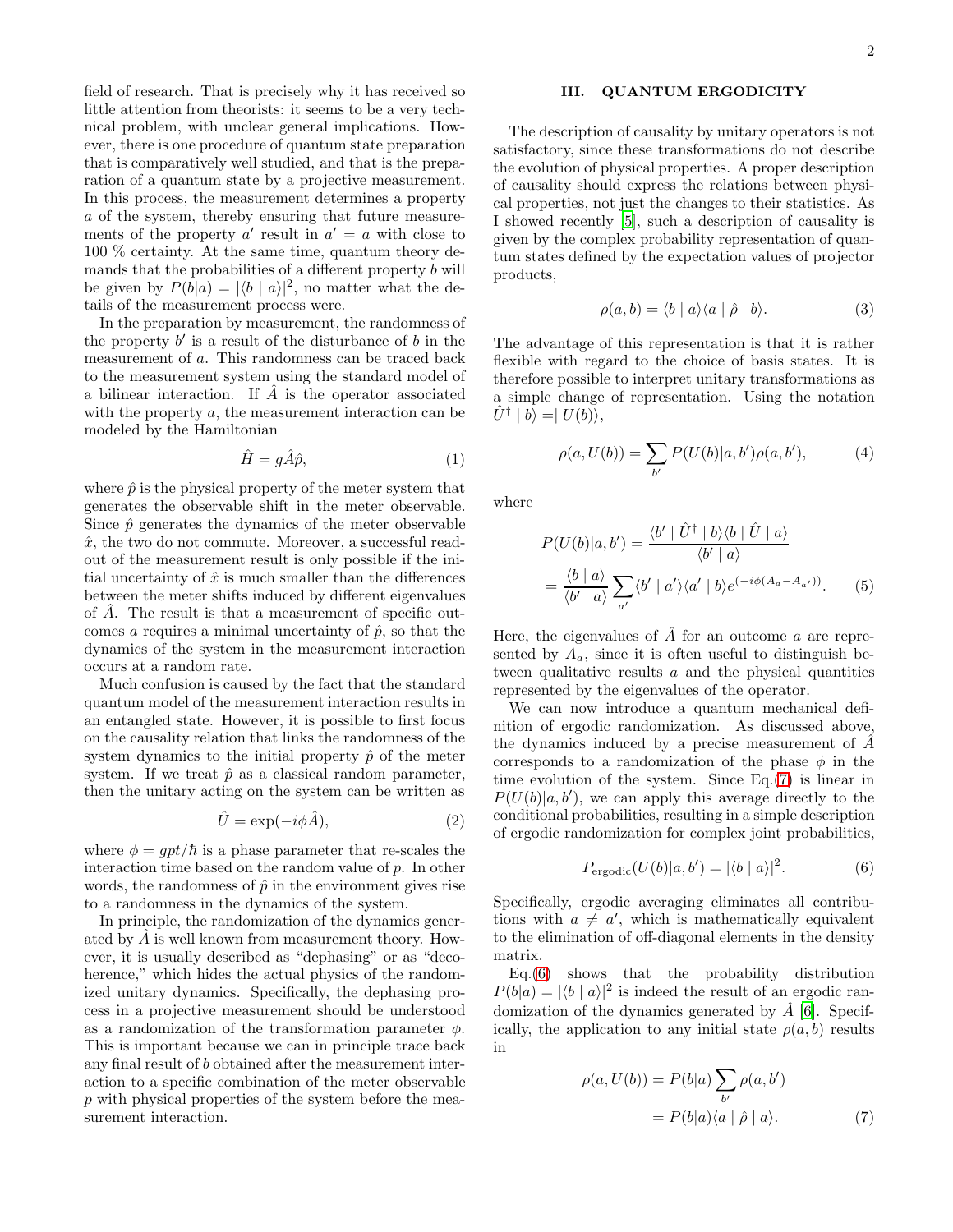State preparation can be explained as a sequence of ergodic randomization followed by a "classical" selection of the result a. Importantly, the physics of quantum states is the physics of ergodic ensembles. It is therefore possible to explain the origin of randomness in quantum states in terms of actual physics, without any reference to hypothetical realities within the system.

#### IV. THE PHYSICS OF CONTROL

It may be useful to illustrate the implications of the analysis of quantum ergodic averaging by applying it to a selection of particularly familiar examples. Perhaps the most simple example is that of a single slit. Specifically, it is possible to prepare an eigenstate of position  $|x_q\rangle$  by passing a quantum particle through a slit at that position. As a result, the transverse momentum  $\hat{p}_q$  will be randomized. Importantly, this randomization is not the result of some mysterious "collapse" of the wavefunction. Instead, a particle passing through the slit experiences the effects of a potential in space, resulting in a transfer of momentum from the slit to the particle. The Hamiltonian of the interaction depends on the difference between the position of the particle and the position of the slit,  $x_q - x_s$ . Therefore the interaction conserves the total momentum, and the momentum transfer could be monitored by measuring the momentum of the slit before and after the interaction. However, the slit is a macroscopic object of considerable mass, and the slit position can only be controlled with sufficient precision because this solid object can be fixed in place by mechanical means. Importantly, this does not mean that the slit is a "classical" object. The interaction with the particle is fully quantum mechanical and the source of the momentum uncertainty of the particle are the quantum fluctuations of the momentum of the screen. It is therefore essential that the measurement apparatus is not "classical" either. Indeed, there is no such thing as a "classical" object, and the more macroscopic an object gets, the more microscopic quantum fluctuations it will contribute to its interactions.

A similar situation exists in the preparation of the polarization state of a single photon using a polarization beam splitter. In that case, the interaction with the beam splitter is conditioned by the polarization, resulting in the transfer of angular momentum from the beam splitter to the photon. The precise linear polarization selected by the beam splitter depends on the angular orientation of the beam splitter, which means that there must be a corresponding amount of uncertainty in its angular momentum, and the need to fic the axes of the beam splitter in place makes it impossible to sufficiently control the angular momentum of the beam splitter before and after the photon passes it.

Slits and beam splitters are macroscopic devices, and a detailed quantum mechanical description of all the vibrational and rotational degrees of freedom would be difficult

to formulate. However, the universality of quantum mechanics requires that all interaction processes follow the same principles. It is therefore possible to gain fundamental insights into the interaction between macroscopic and microscopic objects in the limit where the macroscopic meter system is still small enough to be represented by a single degree of freedom. This is the case in the Stern-Gerlach experiment, where the motion of an atom in an inhomogeneous magnetic field serves as the meter for a measurement of a spin component. Since this is a well-studied scenario, I will not go into detail here [\[7\]](#page-5-6). Importantly, the discussion above applies here as well: the quantum fluctuations of the meter result in a random angle of the spin precession caused by the inhomogeneous magnetic field. It is therefore possible to identify the physical origin of the randomness of subsequent spin measurements for components orthogonal to the one selected in the preparation. As in all other cases, the randomness of the quantum state is a dynamical average along a trajectory - a quantum ergodic average, and not a "distribution of realities".

Finally, it may be good to recall that a number of state preparation methods are actually based on cooling. It is here that the historical relation between the quantum ergodicity of state preparation and Boltzmann's original use of the concept in thermodynamics [\[8\]](#page-5-7). As pointed out by Boltzmann, thermalization results in ensemble averages that correspond to the time-averaged motion of the system. Interestingly, it is not entirely clear what conditions are sufficient to ensure that an interaction between two systems results in a thermalization. It may therefore be worthwhile to study the cooling processes used in quantum mechanics in more detail. In all cases, one should expect that the eventual quantum fluctuations of a thermal ground state are the result of well-defined interactions with corresponding quantum fluctuations in the environment.

### V. TIME-SYMMETRY AND LAWS OF **CAUSALITY**

Events in the past determine the physical properties of a system in the future, and events in the future determine the physical properties of a system in the past. Physics provides the universal set of rules by which the physical properties are related to each other in the course of time, and these universal laws of physics allow us to make sense of the observable sequence of events. The "state" of a system is merely a specific situation among many and needs to be understood as a representation of the more general laws that are necessarily "state-independent".

In quantum mechanics, the difficulty of identifying the universal laws of physics arises because state preparation and measurement are always incomplete, since it is impossible to isolate the causality of the system from the effects of the environment. However, there is a way out: weak measurements are sensitive to the physical prop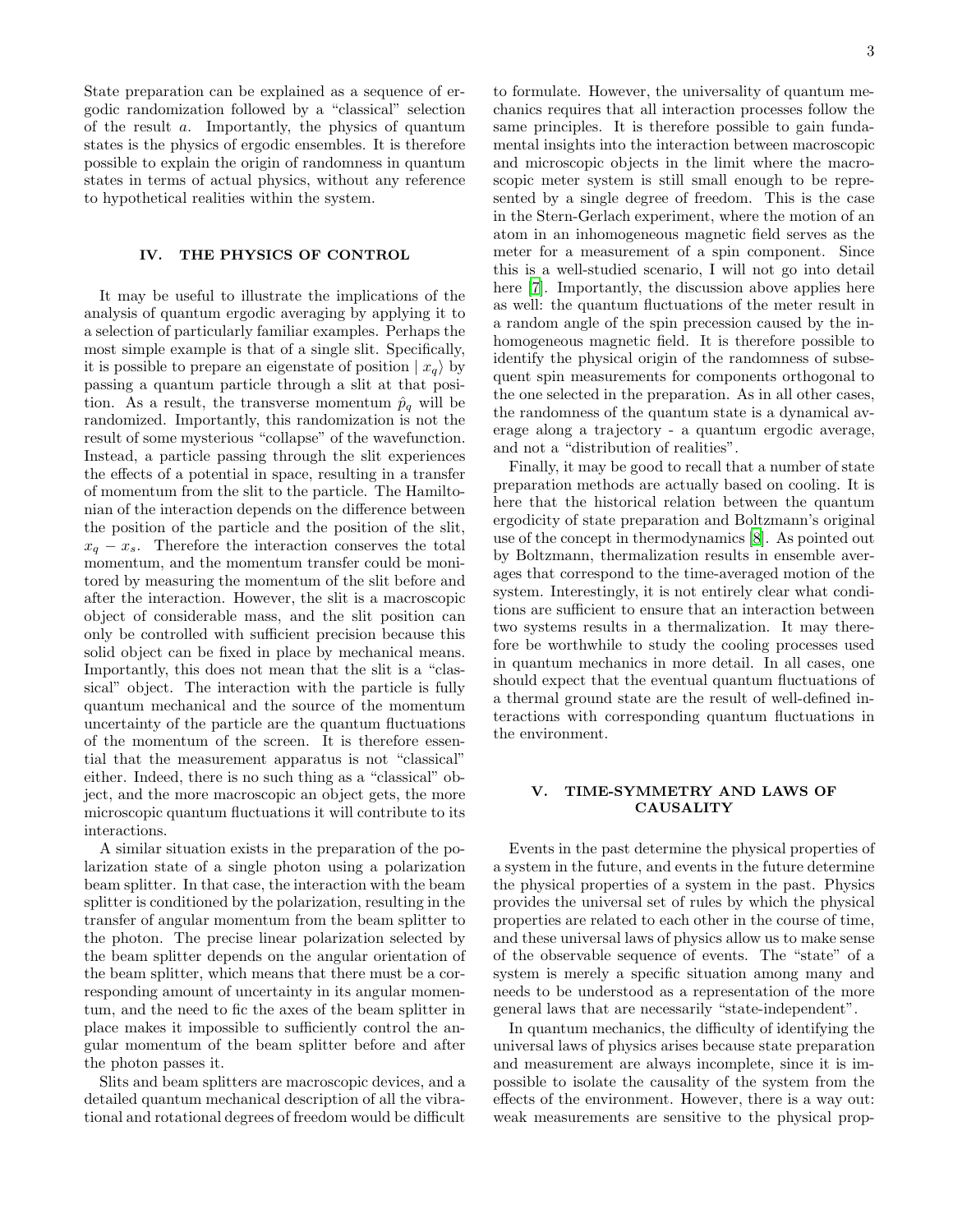erties of a system during its free evolution between the observable effects associated with preparation and measurement [\[9\]](#page-5-8). This is why weak measurements can be used as an empirical foundation for a time-symmetric formulation of causality. As pointed out in [\[5,](#page-5-5) [6\]](#page-5-4), the complex-valued conditional probabilities  $P(m|a, b)$  that are defined by the weak values of the projector  $|m\rangle\langle m|$ for an initial state  $|a\rangle$  and a final state  $|b\rangle$  express the deterministic law of causality that relates the physical property m to the set of properties  $(a, b)$ . As explained in [\[5\]](#page-5-5), this relation replaces the classical relations  $m = f_m(a, b)$ , where the value of  $m$  is a function of the values of  $a$ and b. These classical relations are never fundamental: they emerge only as an approximation obtained by coarse graining over intervals corresponding to actions greater than  $\hbar$ .

For a measurement of the physical property  $m$ , the outcome is fully determined by  $(a, b)$  according to

$$
P_{\exp.}(m) = \sum_{a,b} P(m|a,b)\rho(a,b).
$$
 (8)

Here, the initial state is expressed by the complex-valued joined probability  $\rho(a, b)$  given in Eq.[\(3\)](#page-1-2). Importantly, quantum ergodicity states that  $(a, b)$  does not represent an elementary reality. Instead,  $a$  and  $b$  are related to each other by quantum ergodic dynamics, as expressed in the complex phases of the deterministic probability relation  $P(m|a, b)$ , which represent actions of transformation [\[4\]](#page-5-3).

Time-reversibility can now be illustrated by expressing  $\rho(a, b)$  as an ergodic average of m'. The joint probability can be written in the  $(m, b)$  representation as

$$
\rho(m, b|m') = P(b|m)\delta_{m,m'}.i \tag{9}
$$

The  $(a, b)$  representation can then be obtained by using the deterministic relation between  $a$  and the pairs  $(m, b)$ to replace m with  $a \, [5]$  $a \, [5]$  $a \, [5]$ ,

$$
\rho(a,b|m') = \sum_{m} P(a|m,b)\rho(m,b|m')
$$

$$
= P(a|m',b)P(b|m'). \qquad (10)
$$

We therefore find that the causality relation that connects a preparation of  $m$  to a measurement of  $m$  is given by

$$
P_{\exp.}(m|m') = \sum_{a,b} P(m|a,b)P(a|m',b)P(b|m'). \quad (11)
$$

This relation is actually independent of the choice of b and expresses the time reversal symmetry of state preparation and measurement. Specifically, the relation between  $m'$  and a under the condition b is deterministic and therefore reversible if (and only if) [\[5](#page-5-5)]

$$
\sum_{a} P(m|a,b)P(a|m',b) = \delta_{m,m'}.\tag{12}
$$

This relation explains why the complex conditional probabilities (or action phase probabilities) obtained from

weak measurements are universal expressions of determinism. They are in fact universal representations of the fundamental relations between physical properties that applies to all states and measurements.

### VI. WHAT "SUPERPOSITION" REALLY MEANS

Much confusion has been caused by the description of quantum states as "superpositions" of other states. It is therefore important to understand the physics that is actually expressed by Hilbert state vectors and their components. In fact, the components of Hilbert space vectors should be understood as expressions of unitary transformations generated by the basis  $\{ | m \rangle \}$  used to expand the initial state  $|a\rangle$ . Specifically, the dynamics of transformations is expressed by changes in the complex phases of the components, so that the change in the probability of  $b$  is given by

$$
P(U(b)|a) = |\langle b | \hat{U} | a \rangle|^2
$$
  
= 
$$
\left| \sum_{m} \langle b | m \rangle \langle m | a \rangle e^{-iS(m)/\hbar} \right|^2
$$
, (13)

where  $S(m)$  is the action of the transformation generated by  $m$ . If  $a$  and  $b$  overlap, it is possible to replace the Hilbert space vectors with action phase probabilities [\[4\]](#page-5-3),

$$
P(U(b)|a) = P(b|a) \left| \sum_{m} P(m|a, b) e^{-iS(m)/\hbar} \right|^2 \tag{14}
$$

Primarily, the components of state vectors therefore express the action of transformations, and not the probabilities of measurement outcomes. This is actually part of the definition of the phases in Hilbert space, since the seemingly arbitrary choice of phase zero for each component in a d-dimensional Hilbert space is actually defined by the physics of the reference state

$$
|r\rangle = \frac{1}{\sqrt{d}} \sum_{m} |m\rangle. \tag{15}
$$

With respect to this reference state, any physical property a can be described by its action phase probabilities  $P(m|a, r)$ , where

<span id="page-3-0"></span>
$$
P(m|a,r) = \frac{\langle m \mid a \rangle}{\sum_{m'} \langle m' \mid a \rangle}.
$$
 (16)

As shown in [\[6](#page-5-4)], it is possible to derive the complete Hilbert space formalism from the action phase probabilities that describe the deterministic relations between any three physical properties. In particular, the relation [\(16\)](#page-3-0) above shows that the Hilbert space vector of a state is really an expression of the transformations between the respective state and a reference state r generated by the basis property  $m$ . Thus the components of the vector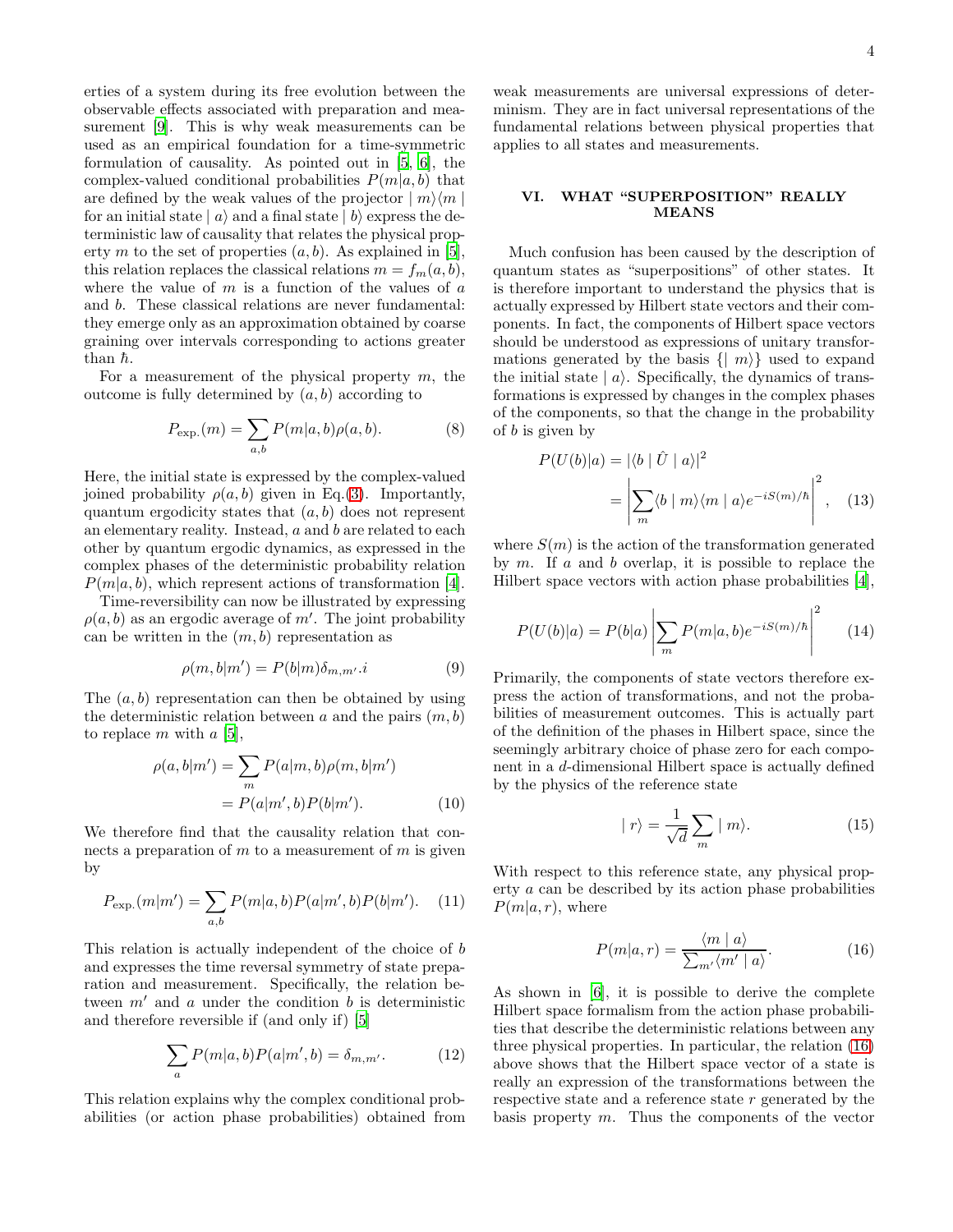represent the dynamics of the state, and not its "realities".

Quantum ergodicity is the insight that randomness in quantum mechanics has a dynamical origin. The uncertainty principle of quantum state preparation is actually a consequence of the specific form of causality observed in the limit of precisely defined actions, and the state vector is a representation of these causality relations with respect to an implicit reference state r.

#### VII. QUANTUM ENVIRONMENTS AND COSMOLOGICAL CONCERNS

The essential insight of quantum ergodicity is that quantum mechanics applies equally to all objects, whether they are microscopic or macroscopic. It is a mistake to think that the description of an environment or a measurement apparatus can be "classical". Therefore, the laws of physics that determine state preparation must be the same as the laws of physics that determine the unitary evolution between preparation and measurement. The approach succeeds because the closed system formalism of quantum mechanics can be formulated in terms of universal relations between physical properties. When applied to state preparation, these relations identify the microscopic quantum fluctuations in the environment as the origin of randomness in the quantum state.

In the conventional formalism, it is suggested that interactions entangle the microscopic properties of the environment with the properties of the quantum system. State preparation then requires an additional "measurement" of the environment. What I am arguing here is that this conventional viewpoint is mistaken, because our actual relation with the physical environment does not work in this way. Empirical reality is controllable only at the most macroscopic level, and we need to accept that this lack of control is a fundamental part of the world we live in. We should realize that simple everyday manipulations already involve the relations of quantum physics. For example, the precise alignment of a beam splitter corresponds to a well-defined quantum coherence of its angular momentum, and the associated fluctuations supply the angular momentum that depolarizes the circular polarization that passes through the beam splitter.

This principle of ergodic randomness is even more valid in large systems than it is in small ones. Most large systems interact with their environment through a specific selection of properties that are particularly easy to observe and thus qualify as "macroscopic" properties. However, the laws of physics require that all properties are dynamically connected with conjugated properties. Therefore, the macroscopic properties of large objects are dynamically connected to microscopic properties that are extremely difficult to observe because they interact only very weakly and are rapidly randomized by the interactions that make the macroscopic properties so easy to see. What appears as a "classical" reality is therefore always connected to a reservoir of quantum fluctuations that will be relevant in any interactions between the large system and a microscopic system.

Microscopic properties only obtain reality through macroscopic effects. In the conventional formalism, both state preparation and measurement are represented by summaries of the ergodic averaging that occurs in the interactions between the quantum system and the macroscopic devices that enable us to control the system. The limits that quantum theory imposes on this control are actual limits of physical reality, as described by the deterministic relations between physical properties.

It may be important to emphasize that the principle of quantum ergodicity is not just a pragmatic form of instrumentalism, where the output of the device is real while the original object is not. The formulation of quantum physics in terms of action phase probabilities removes boundary between the system and its environment completely, so there is no division into "object" and "device". It is possible to apply this approach directly to quantum cosmology. When investigating the universe, the objective properties we observe are quite macroscopic. We can take any property of interest and construct a dynamically connected generator of transformations. It should be easy to confirm that this property has no observable effects at cosmological scales. In principle, these cosmological quantum fluctuations can be traced back all the way to the big bang, where they were already included as a specific correlation between the physical properties at the beginning of the universe.

The point is that most of the microscopic degrees of freedom present at the big bang never had any macroscopic consequences that would be visible in the universe as it appears to us today. At the quantum scale of  $\hbar$ , the universe is a poorly controlled system indeed, with much more randomness attributed to thermal fluctuations than to quantum fluctuations - both of which are of course equally ergodic.

#### VIII. CONCLUSIONS

The randomness of quantum systems has its identifiable origin in the dynamics of quantum state preparation. The reason why quantum mechanical randomness appears to be so different from classical randomness is that it is conditioned by the dynamics of quantum systems. In the preparation of a pure state, the necessary interaction randomizes the dynamics of transformations that keep the intended property constant. The probability distributions  $P(b|a)$  given by the squared inner product  $|\langle b | a \rangle|^2$  can all be explained as a result of the ergodic randomization of b along a trajectory of a.

The difference between quantum ergodic dynamics and classical dynamics is described by complex probabilities that replace the classical deterministic relations between physical properties with conditional probabilities  $P(m|a, b)$ , where the complex phases of the probabilities